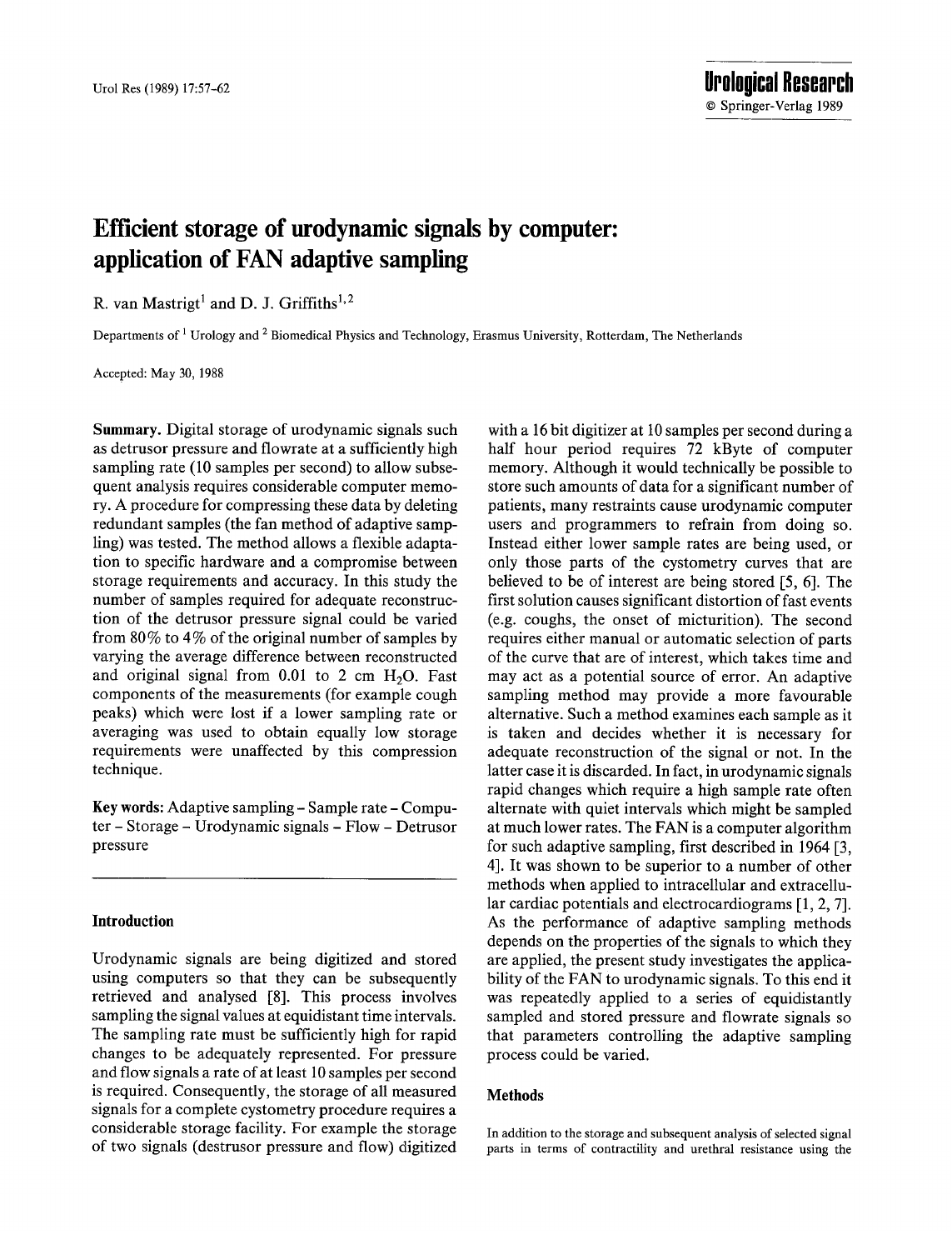



Time (min) Fig. 1. Pressure and flowrate as stored at a rate of 10 samples per second during cystometry



Fig. 2. Partial pressure recording in greater detail. Upper trace represents original data, lower trace was reconstructed from the compressed version of the signal

computer program CLIM [6], detrusor pressure and flowrate from a mixed group of adult patients were stored directly on magnetic disc using a Digital Equipment Professional Computer cluster during routine cystometry procedures involving fluid filled transurethral catheters and standing voiding in an DISA flowmeter. From both signals 10 samples per second were stored during a maximum duration of 37.5 min per measurement. The signals were stored in a database structure for easy retrieval. A twelve bit bipolar A/D converter (thus giving output values ranging from  $-2047$  to  $+2047$ integer) at a full range of 200 cm  $H<sub>2</sub>O$  for detrusor pressure and 50 ml/s for flow was used. The smallest detectable change in the digitized signals therefore amounted to approximately  $0.1 \text{ cm H}_2\text{O}$  or 0.025 ml/s.

A separate Fortran program was written which calculated a compressed version of each stored measurement using the fan algorithm. This was based on a linear extrapolation principle: if a given sample lay within a specified error from a straight line drawn through the two previous samples, it was considered redundant and discarded; otherwise it was stored. The original description of the algorithm [4] included an elegant and efficient method of implementing this decision procedure. Each measurement was compressed a number of times using different values of the maximum allowable error. From each compressed measurement a reconstructed version was calculated by linear interpolation between stored samples, and this was compared to the original measurement. Both the average difference between reconstructed and original measurement and the maximum difference were recorded for subsequent statistical analysis. Also the average and maximum intervals between successive samples from the compressed measurement and the number of samples in it in relation to that in the original measurement were stored. Statistical analysis was performed using the SPSS package.

#### **Results**

**Figure 1 shows an example of a pressure and flow recording. 65 detrusor pressure recordings with an average duration of 10.3 min (range 4.5-26 min) and 48 flow recordings with average duration of 8.9 min (range 4.5-16.5 rain) were separately processed. No preprocessing of the flow recordings was performed, so that these contained large stretches of base level noise during periods without flow. However "empty" flow recordings of measurements without voiding or leakage were excluded, which accounted for the difference between the numbers of detrusor pressure and flow recordings.** 

**Figure 2 shows a partial pressure recording in greater detail. The upper trace represents the original data. Notice the four cough peaks at 4.0 min which resulted from an imperfect subtraction of bladder and abdominal pressure. The lower trace was reconstructed from the compressed version of the signal. In this case a maximum difference between reconstructed and original signal of 16 integer units (approximately equal to**  1.6 cm H<sub>2</sub>O) was specified, which resulted in a reduc**tion in the number of samples from 1680 to 258. In all processed measurements the maximum error specified a priori in the fan compression algorithm was identical**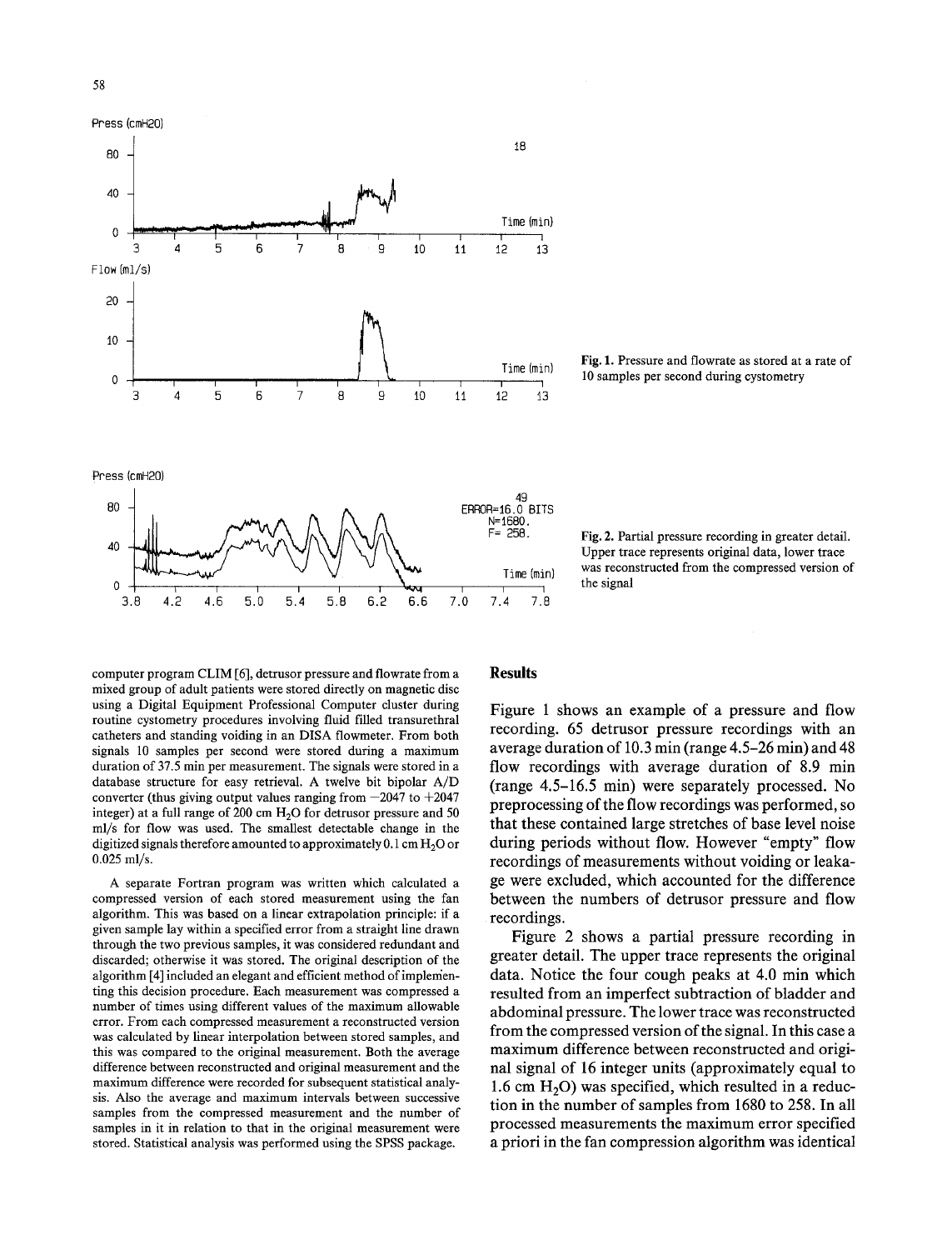

Fig. 3. Number of samples in fan-compressed detrusor pressure measurements as a function of maximum permitted error or difference between reconstructed and original signal. Average plus and minus standard error of the mean are shown. Solid line represents unmodified fan procedure, broken line represents results from procedure with interval limited to 16 samples maximum (see Discussion)



Fig. 4. The (absolute) average error or difference between reconstructed and original detrusor pressure signal as a function of the maximum permitted error. Solid line represents average plus and minus standard error of the mean resulting from the unmodified fan procedure, broken line represents results from procedure with interval limited to 16 samples maximum (see Discussion)

to the maximum difference calculated a posteriori between reconstructed and original signal. In Fig. 3 the drawn line shows for all 65 detrusor pressure curves the average of the number of samples in the compressed signal relative to the number in the original signal as a function of the logarithm of the maximum permitted error (in integer units). As the maximum permitted error was varied from 1 to 64 integer units (0.1 to 6.4 cm  $H<sub>2</sub>O$ ) the number of samples in the compressed signal varied from  $80\%$  to  $4\%$  of the number of samples in the



Fig. 5. The maximum number of contiguous samples discarded in each pressure measurement as a function of maximum permitted error. Solid line represents average plus and minus standard error of the mean resulting from the unmodified fan procedure, broken line represents results from procedure with interval limited to 16 samples maximum (see Discussion)



Fig. 6. Number of samples in fan-compressed flow measurements as a function of maximum permitted error or difference between reconstructed and original signal. Average plus and minus standard error of the mean are shown

original signal. At a maximum error of 16 integer units  $(1.6 \text{ cm } H<sub>2</sub>O, \text{ ln } (\text{max error}) = 2.8)$  the number of samples was reduced to an average of  $20\%$ , so that the effective average sample rate of the compressed signal was  $0.2 * 10 = 2$  samples per second.

In Fig. 4 the solid line shows the almost linear relationship between the maximum permitted error and the average (absolute) difference between reconstructed and original detrusor pressure signals. For a maximum permitted error of 16 integer units (approx.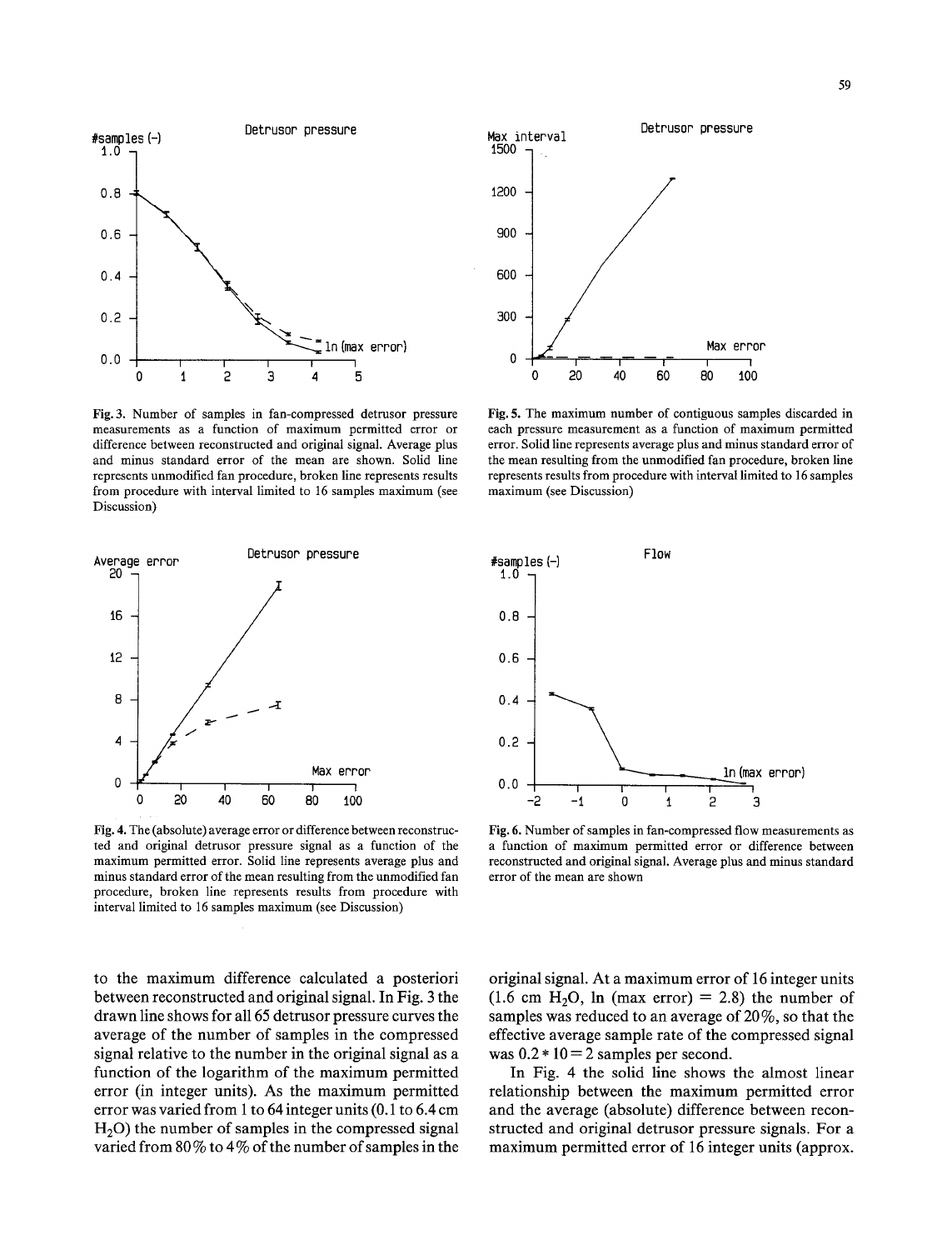

Fig. 7. The (absolute) average error or difference between reconstructed and original flow signal as a function of the maximum permitted error. Average plus and minus standard error of the mean are shown

1.6 cm  $H<sub>2</sub>O$ ) this average absolute difference was approximately 5 integer units (equal to  $0.5$  cm  $H<sub>2</sub>O$ ).

The maximum number of contiguous samples discarded in each pressure measurement is depicted in Fig. 5 as a function of maximum permitted error. The solid line shows that at a maximum error of 16 integer units stretches of up to 300 consecutive samples, i.e. 0.5 min of signal, were discarded as redundant.

Figs. 6-8 shows the same graphs as Figs. 3, 4 and 5 for the flow measurements. With a maximum permitted error of 1 integer unit, equivalent to 0.025 ml/s, flow measurements were compressed to 8% of the original number of samples. With larger permitted maximum errors the relation between average and maximum error (Fig. 7) was comparable to that found for detrusor pressure measurements, but at small maximum errors the average error was more constant and of the order of 0.5 integer units or 0.0125 ml/s. The maximum number of consecutive redundant samples (Fig. 8) showed a plateau at approximately 4,000 samples or 6.6 min reflecting the average period during which no flow occurred in the measurements.

## **Discussion**

Flow and detrusor pressure signals throughout filling and voiding cystometry, as depicted in Fig. 1 are distinctly different in properties relevant to data compression. Whereas the pressure signal consists of a continuously varying signal with considerable noise, the major part of the flow signal is formed by a recording of the zero baseline level and its small perturbations. The differences between these signals are reflected in the performance of the fan data



Fig. 8. The maximum number of contiguous samples discarded in each flow measurement as a function of maximum permitted error, Average plus and minus standard error of the mean are shown

compression technique as depicted in Figs. 3 and 6. Figure 6 shows a rapid decrease in the number of stored nonredundant samples at very small error values, representing the spontaneous base line fluctuation, followed by a much smaller decline at larger error values caused by the actual deletion of samples in the part of the signal where the patient was voiding. This interpretation is confirmed in Fig. 8 which shows a clear plateau representing the no-flow part of the recording. In contrast to Fig. 6, Fig. 3 shows a more gradual decrease in the number of permanent samples, as more and more signal variations are considered nonrelevant.

It can be concluded that the fan is a very good method indeed for reducing the number of samples to be permanently stored for the detrusor pressure signal. The actual maximum error allowed should be chosen on the basis of the noise level and digitizer sensitivity characteristic of the particular set of instrumentation, and the object of storing the data. Since all these were variable (for example, the noise in the pressure signal depends greatly on whether external or catheter-tip transducers are used) it is advisable to implement an error level that can be set by the user.

If the purpose had been to store the pressure signal for detailed future analysis, an error level of the order of 16 integer units or approximately 1.6 cm  $H<sub>2</sub>O$  would have been suitable for the urodynamic apparatus with which the results in this study were obtained. This yields an  $80\%$  reduction in the number of samples to be stored (see Fig. 3), while the reconstructed signal resembles the original signal in great detail (see Fig. 2). The average absolute error at this maximum error value is approximately 5 integer units, or  $0.5 \text{ cm H}_2\text{O}$ , which seems quite accurate enough given the size of the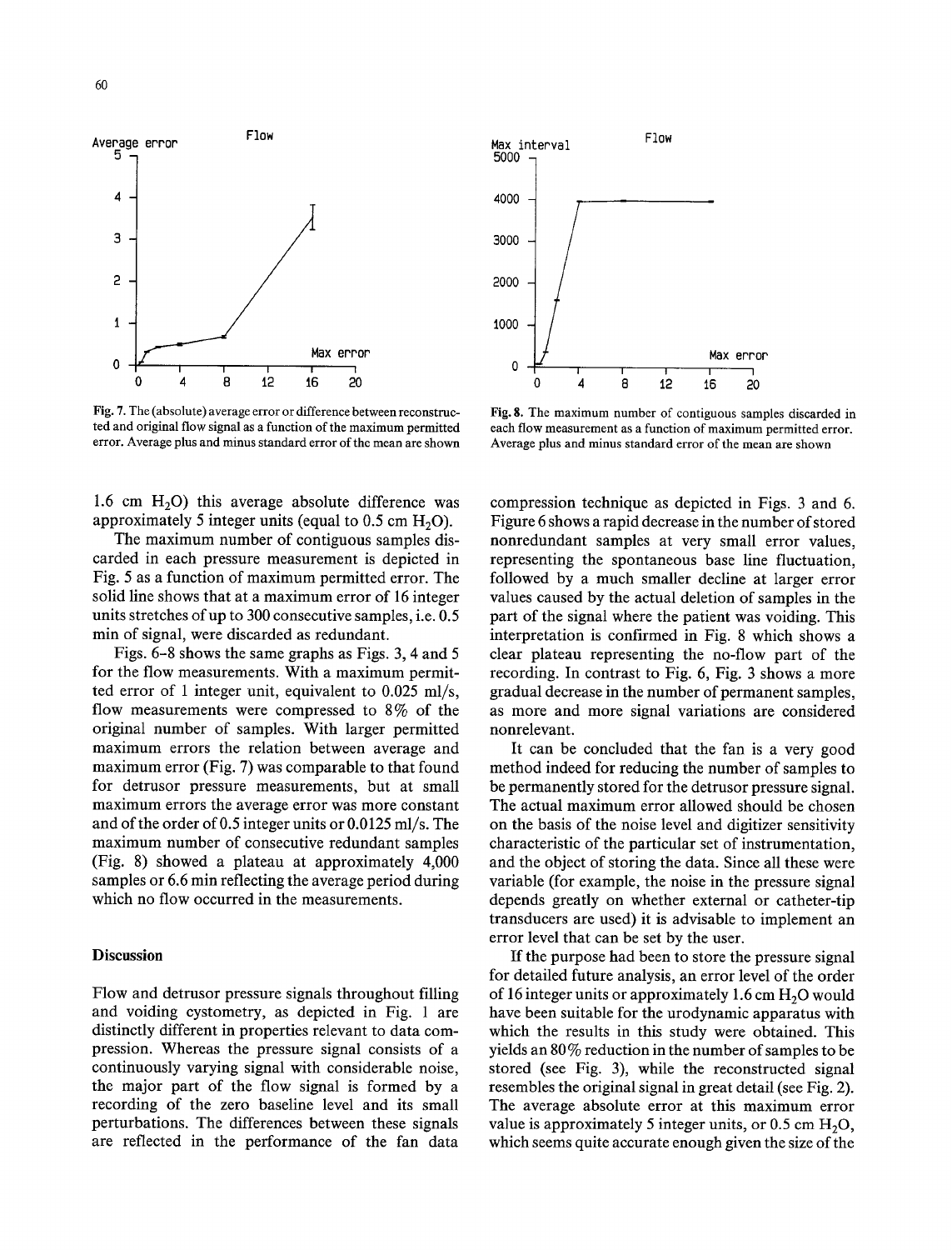Press (cmH20)



Fig. 10. The original data of Fig. 2 reduced to 280 permanent samples by averaging each set of six consecutive samples



Fig. 11. Further reduction of the data in Fig. 2 to 35 permanent samples. Upper trace shows original data, lower trace reconstructed data

errors to be expected in pressure measurements. The number of samples stored permanently in this case is equal to the number that would have been stored if the signal had been sampled at a continuous rate of 2 samples per second. Figure 9 shows the result of resampling the data in Fig. 2, taking every sixth sample so as to yield approximately the same number of permanent samples (280 as compared to 258 in Fig. 2). Notice the deformation of the four cough peaks in Fig. 9 as compared to Fig. 2. Figure 10 shows the original data, averaged to yield the same number of permanent data points (280). Again the cough peaks are deformed, showing the superiority of fan compressed data above uniformly sampled or averaged data.

Another purpose of compressing pressure data could be to keep a minimal record for future reference, in which case a much greater compression can be applied. Figure 11 shows the data of Fig. 2 reduced to 2% of the original number of samples by allowing a maximum error of 64 integer units or 6.4 cm  $H_2O$ , which results in an average absolute error of 2.0 cm  $H<sub>2</sub>O$  according to Fig. 4. The major features of the signal, including the four cough peaks, can still be recognized in Fig. 11 showing that it might be sufficient to store on average one sample for 5 s of data.

A drawback of any adaptive sampling method is that the compressed data is no longer uniformly sampled. Therefore, in order to be able to reconstruct the data, the time corresponding to each stored sample must also be stored. This increases the amount of stored data by a factor of two. In highly compressed data as in Fig. 11 this does not seem to be a real problem. In signals stored in more detail, as in Fig. 2, an alternative might be formed by not storing the time with each sample, but storing the number of missing samples between each pair of successive samples. If the number of missing samples is restricted to 16, it may be stored in an efficient way by using the four unused bits in every stored 16 bit computer word since only 12 bits are required for the analog data. In Figs 3-5 the broken lines show the consequences of limiting the interval between samples to 16. Figure 3 shows that at small maximum errors there is hardly any decrease in the efficiency of the data compression, whereas Fig. 4 indicates that the average error corresponding to a given maximum error decreases somewhat, as is to be expected since more samples are stored.

In the digital storage of flow curves, the long intervals in which no voiding takes place has led to the widespread use of trigger techniques which guarantee